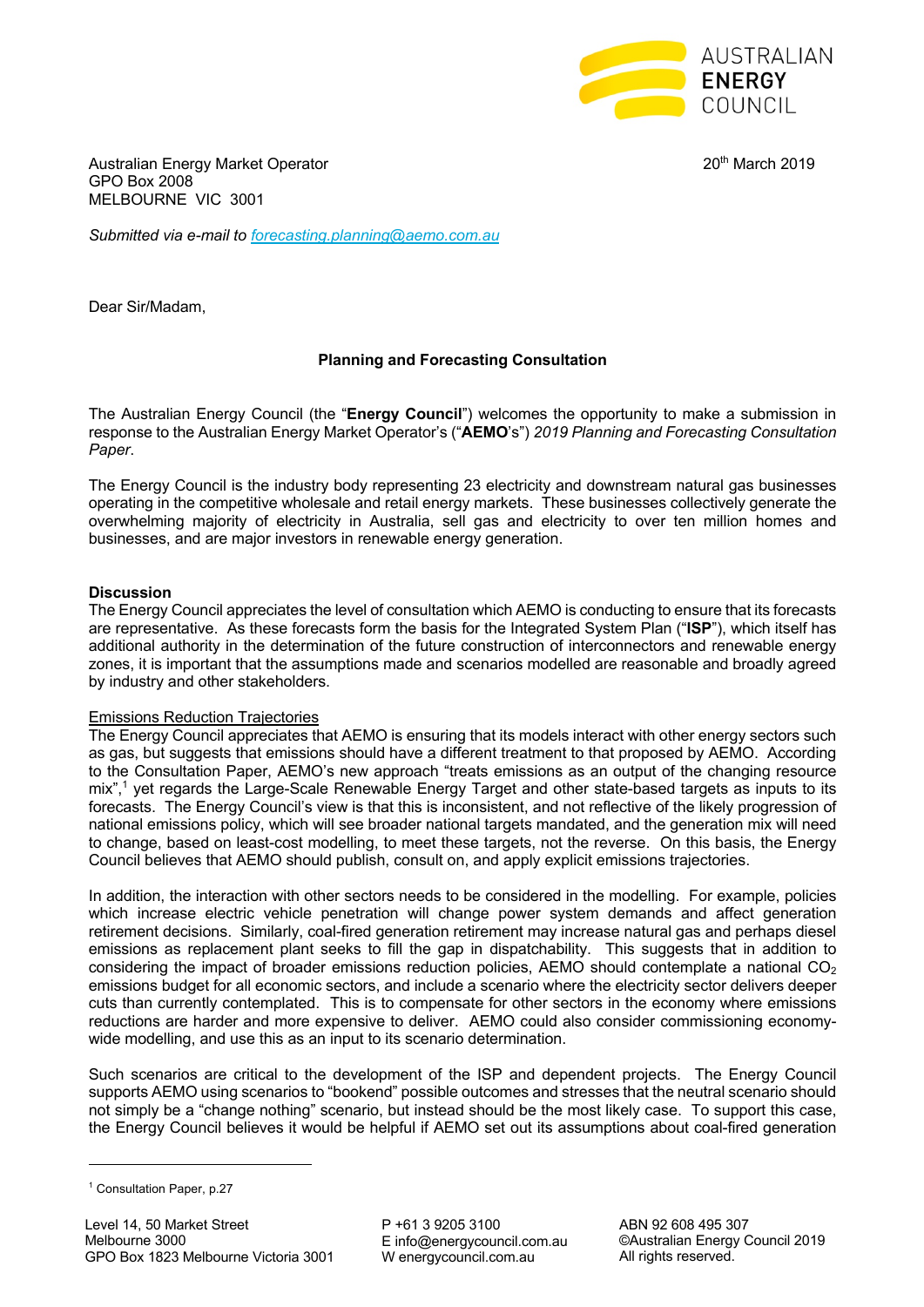retirement dates. While this information was presented in the ISP,<sup>2</sup> given the consultation now occurring, it would be helpful to have the schedule presented in the Consultation Paper for each scenario, rather than have it unclearly referred to in the *2019 Input and Assumptions Workbook*. 3

## Economic Growth & Modelling

The Energy Council notes that AEMO has assumed economic growth continues. While Australia has been fortunate to experience continuous economic growth over the last 28 years, there is a case to be made that this is very uncertain to continue over the period of the forecast. The Energy Council therefore believes that AEMO should consider a scenario where this does not occur, and economic contraction is present for a short period.

The modelling is also predicated on spot market returns to generators. Generators have a number of revenue streams available to them, the most important of which is the financial derivatives market. In addition, there are ancillary services markets available, and soon there will be a revenue stream from the Retailer Reliability Obligation. Thus the returns to generators, their decisions about offering into the market, and ultimately retirement, are affected by broader considerations, and the Energy Council believes these items should be included in AEMO's considerations.

Of course the power system is undergoing significant change, not only in the broad generation mix, but also in the type and location of generators. Alongside the possible development of renewable energy zones, interconnectors and distributed energy resources, there may be increased transmission line congestion and resultant market signals. This is a focus of the work by the Australian Energy Market Commission in its *Coordination of Generation and Transmission Investment Review*, <sup>4</sup> which has proposed introducing dynamic regional pricing in the future.<sup>5</sup> The Energy Council suggests that contemplating the market signals which will be provided from rule changes such as these, as well as the July 2021 implementation of five minute settlement,<sup>6</sup> is necessary for AEMO's forecasting to be robust.

### **Discount Rate**

The Energy Council notes that the Consultation Paper proposes a "social" discount rate of 4%, acknowledging that it is below the Weighted Average Cost of Capital for new investments.<sup>7</sup> While the rationale of a social discount rate reflecting the value society places on the present relative to the future is understood, its use in this context is regarded as inappropriate, referring as it does to storage technology investments being made by commercial organisations. The Energy Council therefore submits that commercial discount rates should be used, to reflect the markets in which such storage technologies will operate.

#### Generator Technology Costs

The Energy Council is very supportive of the work AEMO has conducted with the CSIRO to determine appropriate generation costs, although the Energy Council is sceptical of the value of including the 4° scenario the CSIRO has suggested. The Energy Council also suggests that fixed maintenance costs should be linked to the modelled running time, rather than elapsed time.

#### High Impact Low Priority Events

The Energy Council remains concerned about AEMO's focus on High Impact Low Priority ("**HILP**") Events. The Energy Council believes that the yardstick of the reliability standard remains appropriate for the scenario assessment needed by the ISP, and that incorporating HILP events distorts the "bookend" scenarios and the neutral scenario.

 $\overline{a}$ 

<sup>2</sup> Australian Energy Market Operator, *Integrated System Plan*, July 2018, p.22, Figure 2.

<sup>3</sup> *2019 Input and Assumptions Workbook*, Retirement tab

<sup>4</sup> Australian Energy Market Commission, *CoGaTI Implementation – Access and Charging Consultation Paper*, 1st March 2019 <sup>5</sup> Ibid., p.17*ff.*

<sup>6</sup> National Electricity Amendment (Five Minute Settlement) Rule 2017 No. 15

<sup>7</sup> Consultation Paper, p.38